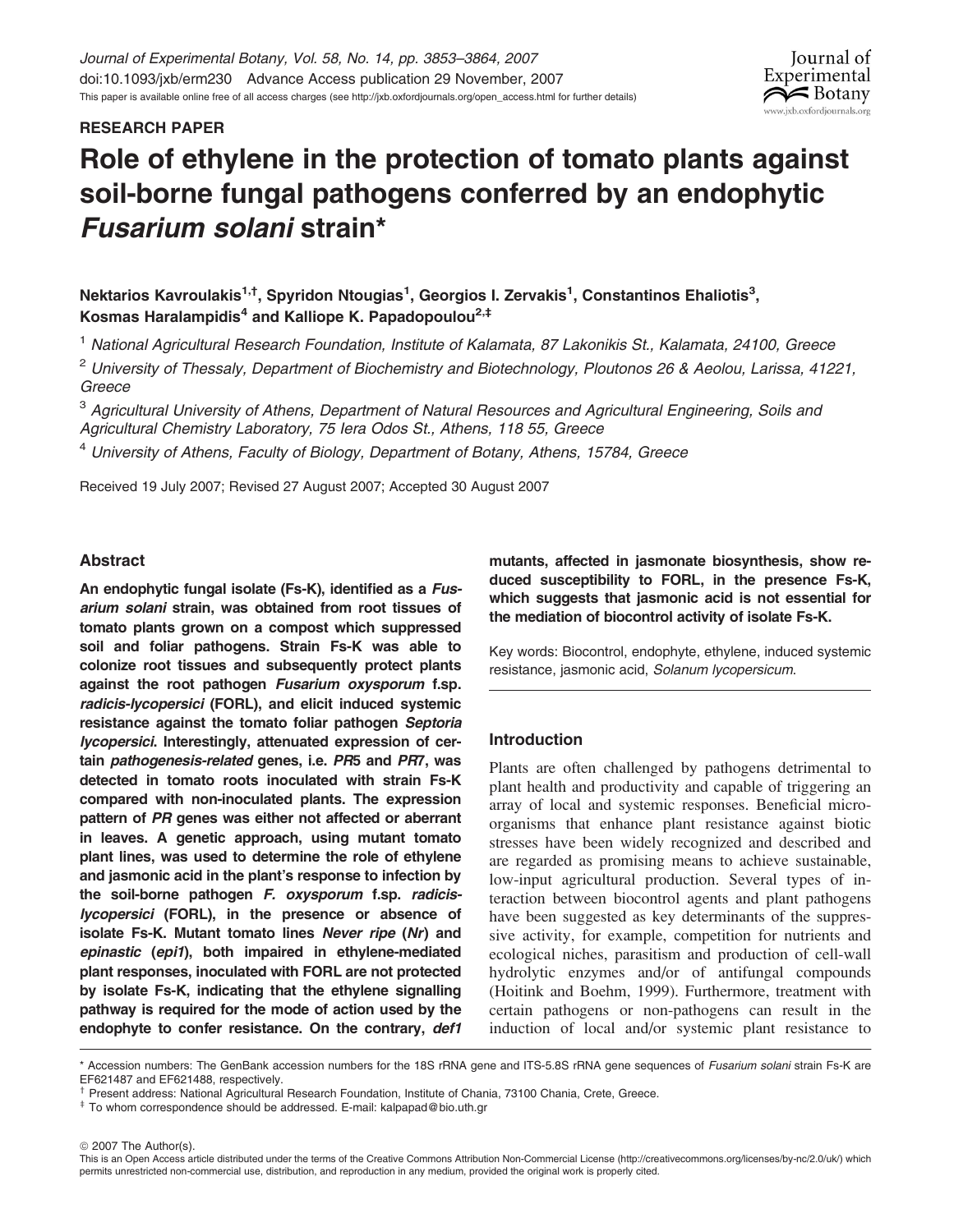subsequent pathogen attack. Induced resistance to pathogens can be subdivided into two broad categories. The first is systemic acquired resistance, known as SAR. This type of resistance develops either locally or systemically and is generally effective against a broad range of pathogens. SAR is mediated via a salicylic acid (SA) dependent process and is associated with the production of PR proteins (Durrant and Dong, 2004). The second type of induced resistance develops systemically in response to the colonization of plant roots by certain rhizosphere nonpathogenic bacteria, known as plant growth-promoting rhizobacteria (PGPR). This kind of resistance is known as induced systemic resistance or ISR (van Loon et al., 1998). For example, ISR in Arabidopsis triggered by Pseudomonas fluorescens strain WCS417r is effective against different types of pathogens (Pieterse et al., 1996). ISR has also been reported in carnation, radish, and tomato plants (Van Peer et al., 1991; Leeman et al., 1995; Duijff et al., 1998). Other ISR-inducing PGPR have also been demonstrated to enhance the plant's defence capacity (Benhamou et al., 1996; De Meyer et al., 1999; Ahn et al., 2002; Kim et al., 2004; Tjamos et al., 2005).

Although the literature on induced systemic resistance was concentrated mainly on studies with PGPRs, the research has expanded, as the area has matured, to include a number of other micro-organisms. Plant growth-promoting fungi (PGPF) have also been reported to induce systemic resistance in plants. Preinoculation of cucumber plants with the PGPF Trichoderma asperellum T203 leads to enhanced defence against the leaf pathogen Pseudomonas syringae pv. lachrymans (Shoresh et al., 2005). Some Phoma isolates and Penicillium simplicissimum strain GP17-2 are effective in inducing systemic resistance against cucumber anthracnose caused by Colletotrichum orbiculare (Meera et al., 1994; Koike et al., 2001; Chandanie et al., 2006). Piriformospora indica, a plant root colonizing basidiomycete fungus, has been recently reported to induce systemic resistance in barley against root and leaf pathogens, including the necrotrophic fungus Fusarium culmorum and the biotrophic fungus Blumeria graminis (Waller et al., 2005).

Similarly, arbuscular mycorrhizal fungi have been suggested as bioprotective agents of widespread potential and systemic mechanisms of protection have been implicated in this protective effect. For example, colonization of tomato roots by the fungus Glomus mosseae systemically protects the plant against infection by Phytophthora parasitica (Cordier et al., 1998; Pozo et al., 2002). However, although mycorrhizal–plant symbiosis is effective against root diseases (Azcon-Aguilar and Barea, 1997; Borowicz, 2001; Filion et al., 2003), mycorrhizal plants have been shown to be either more (Shaul et al., 1999; Gernns et al., 2001) or less (Liu et al., 2007) susceptible to foliage diseases compared with non-mycorrhizal plants.

The molecular basis and the signalling pathways mediating the protective effect of biocontrol agents have been extensively studied and well-described for the interaction by rhizobacteria. The involvement of jasmonic acid (JA)/ethylene (ET) in inducing plant resistance by PGPR against a number of bacterial and fungal pathogens has been shown using the arsenal of *Arabidopsis* signal transduction mutants. This type of induced resistance does not usually involve expression of plant defence genes (Pieterse et al., 2002). On the contrary, the mode of action of fungal biocontrol agents is less well studied; most studies on the involvement of the major, interacting signalling pathways in plants, i.e. those mediated by SA, ET, and JA, have focused on fungal pathogens and the basal and induced plant response to their infection (Knoester et al., 1998; Kunkel and Brooks, 2002; Geraats et al., 2003). Not many studies are available regarding the role of ethylene or JA in the establishment of mutualistic relationships; in general, ethylene is considered to be inhibitory for arbuscular mycorrhiza formation (Geil and Guinel, 2002) or nodulation (Penmetsa and Cook, 1997), and the addition of ethylene decreased bacterial endophytic colonization in Medicago spp. (Iniguez et al., 2005). On the other hand, in a compatible interaction between grasses and endophytes, JA-inducible stress or defence responses are apparently not important (Miché et al., 2006).

A mutualistic relationship is reported here between tomato plants and a fungal endophyte that mediates resistance to root pathogens and systemic resistance to foliar fungal pathogens, namely Septoria lycopersici. A genetic approach was used here, with mutant tomato lines, in order to examine closely the plant response in the presence of the two soil-borne micro-organisms, i.e. the pathogen Fusarium oxysporum f.sp. radicis-lycopersici (FORL) and the endophytic non-pathogenic Fusarium solani strain Fs-K. Thus, evidence is provided that the ethylene signalling pathway has a role on the beneficial effects of the endophyte on the host defence.

## Materials and methods

### Fusarium solani strain Fs-K isolation and identification

Seeds of the tomato (Solanum lycopersicum formerly Lycopersicon esculentum) line ACE55 were surface-sterilized in 2.5% NaOCl and sown directly into pots containing a mixture of peat moss and suppressive compost, derived from grape marc plus extracted olive press cake. The preparation, chemical characteristics, and suppressive properties against plant pathogens of the compost have previously been described (Ntougias et al., 2003; Kavroulakis et al., 2005). To isolate fungal colonizers, roots from 1-month-old tomato plants were surface-sterilized in 2.5% NaOCl for 10 min and extensively washed with sterilized tap water. The roots were placed in Petri dishes with PDA containing 60  $\mu$ g cm<sup>-3</sup> chlorotetracycline, 30  $\mu$ g cm<sup>-3</sup> streptomycin, and 30 U penicillin G in order to avoid bacterial growth (Zuberer, 1994). All plates were incubated for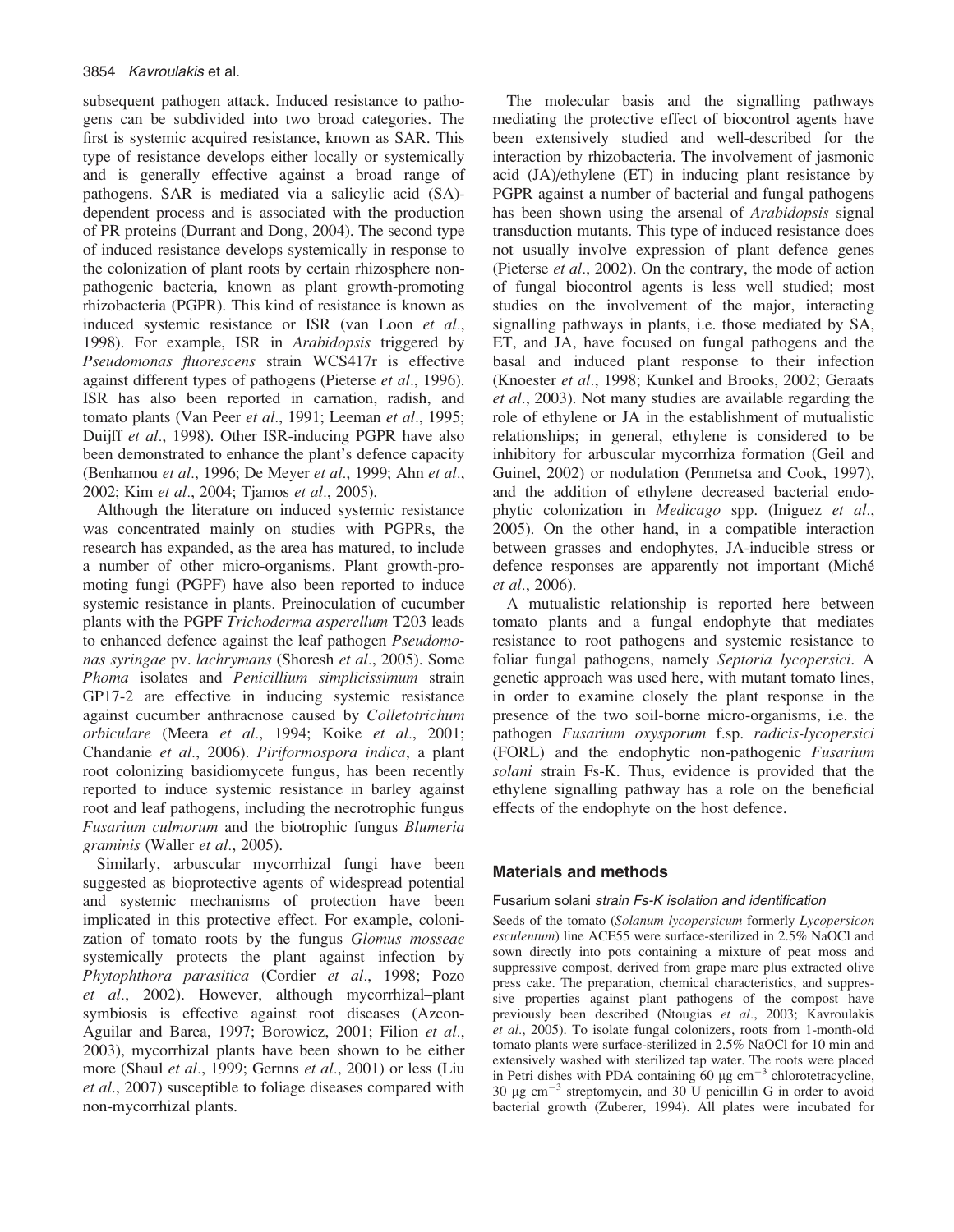about 4 d at 25 °C. A fungal strain, thereafter referred to as Fs-K, was isolated which was further characterized.

DNA from the fungal strain was extracted as described by Lee and Taylor (1990). A reaction mixture (50  $\mu$ l) containing 1  $\mu$ l (50 ng  $\mu$ l<sup>-1</sup>) genomic DNA, 10× PCR buffer (Finnzymes OY, Finland),  $2 \text{ mM } MgCl_2$ ,  $200 \text{ µM}$  each dATP, dTTP, dCTP, and  $dGTP$ , the appropriate set of primers, 0.5  $\mu$ M each, and 1 U DNA polymerase (Dynazyme EXT-Finnzymes OY, Finland) was prepared. Primers nu-SSU-0817-5' (5'-TTA GCA TGG AAT AAT  $(AG)$   $(AG)$ A  $ATA$   $GGA-3'$  and nu-SSU-1536-3'  $(5'$ -ATT  $GCA$ ATG C(CT)C TAT CCC CA-3') (Borneman and Hartin, 2000) were used to amplify part of the 18S rRNA gene. Internal Transcribed Spacer 1 (ITS1)–5.8S rRNA gene–Internal Transcribed Spacer 2 (ITS2) DNA region was amplified using primers ITS1 (5'-TCC GTA GGT GAA CCT GCG G-3') and ITS4 (5'-TCC TCC GCT TAT TGA TAT GC-3'), which derived from the small (SSU) and large (LSU) subunits, respectively (White et al., 1990). Partial 18S rRNA gene was amplified using a denaturation step of 2 min at 94 °C, followed by 35 cycles of 30 s denaturation at 94 °C, 30 s primer annealing at  $49^{\circ}$ C and 1 min DNA chain extension at  $72$  °C. A thermocycling amplification, which included an initial denaturation step of 4 min at  $94 °C$ , 35 cycles of 30 s denaturation at 94 °C, 30 s primer annealing at 52 °C, and 1 min DNA chain extension at  $72 \text{ °C}$  was performed for the amplification of the internal transcribed spacers on 5.8S rRNA gene. All amplifications were completed by 10 min DNA chain extension at  $72$  °C. Polymerase chain reaction was performed using a PTC-200 thermocycler (MJ Research Inc., USA). PCR products were separated on 1% agarose gels in 1X TAE buffer, extracted using QIAquick gel extraction columns (Qiagen, Hilden, Germany), cloned into the pGEM-T easy vector (Promega, WI, USA). PCR sequencing was performed at the Institute of Molecular Biology and Biotechnology (IMBB), Heraklion, Greece via a Li-Cor Long ReadIR2 4200 automated sequencer (Li-Cor, USA). Similarity searches against the NCBI data base were carried out using the Basic Local Alignment Search Tool (BLAST) programme. Further verification of the taxonomy of strain Fs-K was obtained through the identification service of CABI Bioscience [\(www.cabi-bioscience.org\)](http://www.cabi-bioscience.org)

## Fungal strains and culture conditions

A Fusarium solani isolate (present study) and a strain of Fusarium oxysporum f.sp. radicis-lycopersici Jarvis & Shoemaker (strain CBS 101587, Centraal Bureau voor Schimmelcultures, Baarn, The Netherlands), were used. The fungal strains were routinely cultured on potato dextrose broth (PDB) at  $25^{\circ}$ C for 5 d in the dark. Following removal of mycelium fragments by sieving, conidia were recovered by centrifugation at 4000 g, counted using a haemocytometer and suspended in an appropriate volume of 0.85% NaCl in order to achieve the desired inoculum concentration.

The tomato leaf spot pathogen Septoria lycopersici strain (NEV) was used to inoculate tomato leaves. Culture conditions and conidia recovery were performed as described in Martin-Hernandez et al. (2000).

#### Plant growth

Tomato (Solanum lycopersicum) plant genotypes, ACE 55, Pearson, VFN8, Castlemart Nr, epi1 and def1 were used in the disease incidence experiments. Tomato cvs Pearson, VFN8, and Castlemart are parental lines for  $Nr$ ,  $epil$ , and  $defl$ , respectively and were included as control where appropriate. Seed for Pearson, VFN8, epi, and Nr genotypes were obtained from the Tomato Genetics Resource Center (University of California, Davis). Seed for the def1 mutant and the parental line Castlemart were kindly provided by G Howe (Michigan State University).

#### Ethylene in biocontrol mediated by a fungal endophyte 3855

Seeds of tomato cultivars and mutant lines were surface-sterilized in 2.5% NaOCl and sown directly into 15 cm diameter pots, each containing approximately 300  $\text{cm}^3$  of peat blended with an NPK fertilizer (20-20-20) to a total concentration of 0.8 g  $1^{-1}$ . The pots were placed at 20–25 °C with a 16 h photoperiod at 65% RH in controlled-environment growth chambers, and they were watered to the initial weight on alternate days. Once a week the plants were fertilized with a balanced nutrient solution, including micronutrients.

#### Plant colonization

Application of the inoculum of strain Fs-K was routinely performed 1 week after sowing with  $10^4$  conidia cm<sup>-3</sup> of potting mix as water drench. Colonization by Fs-K of all plant genotypes used was assessed by surface-sterilization, plant sectioning (primary and lateral roots; crown tissue; lower, middle, and upper stem; leaves), and plating on PDA medium 5–25 d after inoculation.

#### Disease scoring

Fusarium oxysporum f.sp. radicis-lycopersici (FORL) bioassay: Plants, inoculated with FORL were scored either as healthy (no or scarce disease symptoms) or as diseased (severe wilting or dead plants). The routine inoculation process was with  $10<sup>4</sup>$  conidia of Fs-K cm<sup>-3</sup> of potting mix applied 1 week after sowing and  $10^5$  conidia of FORL  $cm^{-3}$  of potting mix applied at the stage of the first true leaf emergence. In the experiment in which the effect of inoculum concentration was examined, different concentrations  $(10^2, 10^3, 10^4,$  $10^5$ , and  $10^6$  conidia cm<sup>-3</sup> of potting mix) of Fs-K was applied to plant potting mixes 1 week after sowing and  $10<sup>5</sup>$  conidia of FORL  $\text{cm}^{-3}$  of potting mix was added either simultaneously or at the stage of the first true leaf emergence. Control plants received only water. Plants inoculated only with Fs-K conidia  $(10^4 \text{ conidia cm}^{-3} \text{ of }$ potting mix) never develop any symptom up to the fruit setting stage. Five or eight replications (pots containing five plants each) per treatment were included. The experiments were repeated at least twice with similar results.

Septoria lycopersici bioassay: Tomato seeds of the cultivar ACE55 were sown and grown on pots, each containing four plants, as described above. Treatments in the experiments conducted were tomato plants grown (i) in the presence of FORL and strain Fs-K, (ii) in the presence of FORL, (iii) in the presence of strain Fs-K, and (iv) in the absence of any the above biological agents. Three replications (pots) per treatment were used. Plants were inoculated as described above. Detached leaves of the same age from 1-monthold plants were inoculated by brushing the underside with spore suspensions of S. lycopersici NEV  $[1 \times 10^6$  spores cm<sup>-3</sup> in 0.01%  $(v/v)$  Tween 80] as described by Martin-Hernandez et al. (2000). Mock inoculated leaves were brushed with  $0.01\%$  (v/v) Tween 80. Twelve leaves of the same emerging order were used per treatment (four from each replication). Five days after inoculation, infection was evaluated by counting the number of lesions developed on each leaf over background illumination. The experiment was repeated twice with similar results.

#### **Microscopy**

Tomato plants (cv. ACE55) were grown and inoculated as described above. Root samples from 1-month-old plant were collected, washed in tap water, and cleared using hot 10% KOH for 10 min. The roots samples were subsequently stained using 0.05% Chlorazol Black E for 15 min. The strain was prepared by mixing with water, glycerine, and lactic acid of 1:1:1 (by vol.). For long-term storage, the stained roots were placed in glass tubes containing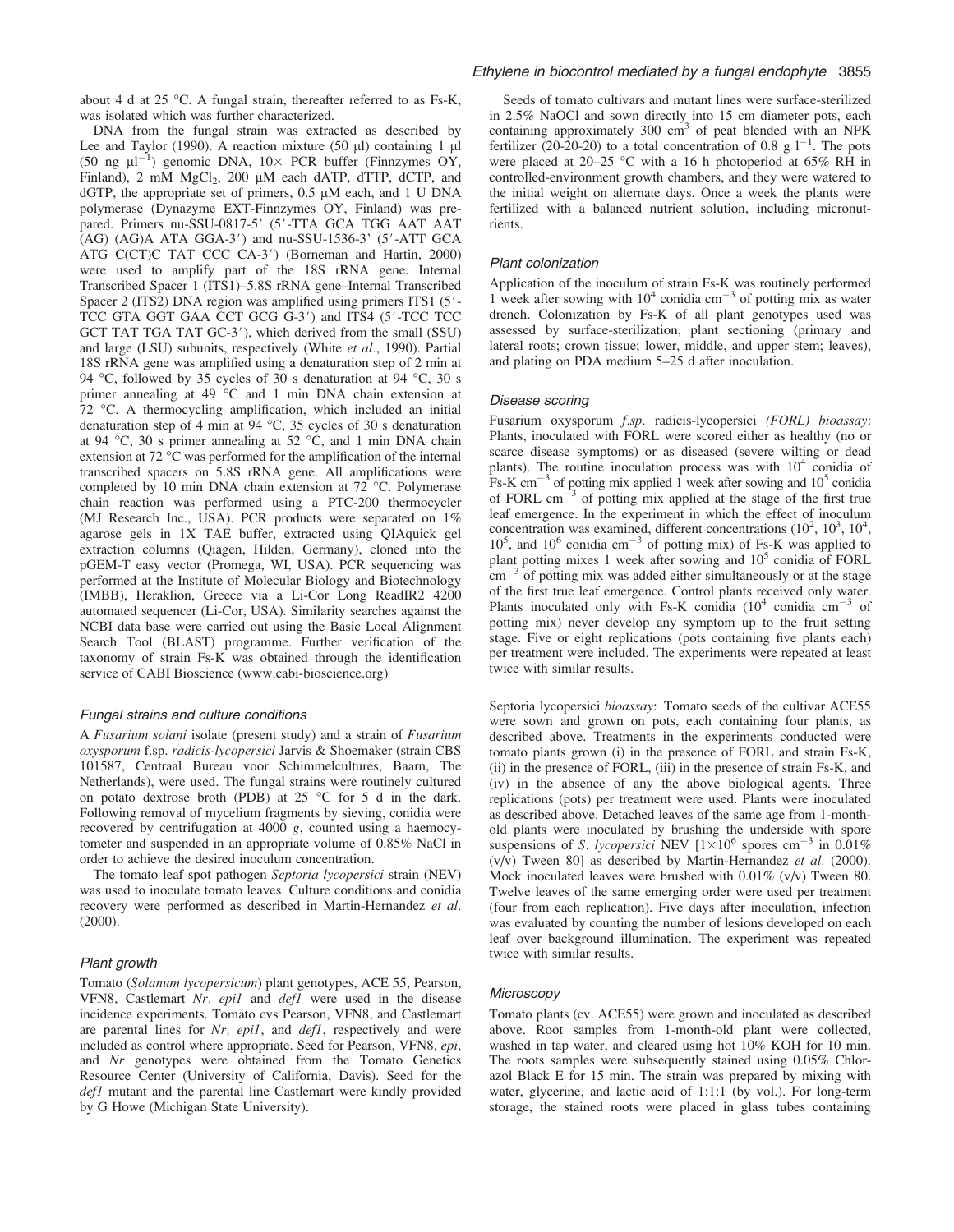#### 3856 Kavroulakis et al.

a water–glycerine mix (2:1 v/v). Microscopic observations were carried out using bright-field optics.

## RT-PCR of PR genes

Tomato seeds of the cultivar ACE55 were sown and grown on pots as described above. Four experimental treatments were used: (i) plants inoculated with strain Fs-K, (ii) plants inoculated with FORL, (iii) plants inoculated with FORL and strain Fs-K, and (iv) plants inoculated with none of the biological agents. Fifteen seedlings (three pots) per treatment were used and the experiment was repeated once more. Each pot was considered as a replicate. Inoculation of the fungal conidia was performed as described. Leaf and root tissues were collected from plants of different treatments separately, 1 week and 2 weeks after inoculation with the pathogen. Samples comprised of all 15 plants and were immediately frozen in liquid nitrogen, and then stored at  $-80$  °C until use. RNA extraction and PCR conditions were performed as described elsewhere (Kavroulakis et al., 2006). Host genes assessed include a basic PR1, basic and acidic  $\beta$ -1,3-glucanase (GLUB and GLUA-PR2), basic and acidic chitinase (CHI3 and CHI9-PR3), an osmotinlike PR5, and endoproteinase P69 (PR7). The glyceraldehyde-3phosphate-dehydrogenase (GAPDH) gene was used as a control. The sequences of gene-specific primers used in RT-PCR analysis are presented in Table 1. All RT-PCR experiments were repeated at least three times.

#### Ethylene quantification

Ethylene evolution was determined in leaf and root tissues of tomato plants (cv. ACE55) grown either in the presence or absence of strain Fs-K and FORL. The four experimental treatments used are reported in the paragraph concerning the RT-PCR experimental procedure. Leaves and roots of all four treatments were collected 1 week and 2 weeks after inoculation with FORL, weighed and separately placed in  $25 \text{ cm}^3$  gas-tight serum flasks, and incubated under climate chamber conditions. At intervals,  $1 \text{ cm}^3$  gas samples were withdrawn through the rubber seal. The concentration of ethylene was determined by GS (Perkin-Elmer 8500 GC), equipped with a GS-O column  $(30 \text{ m} \times 0.32 \text{ mm}$  i.d., J & W Scientific, Folsom, CA) and fitted with a flame ionization detector. The oven temperature was  $60^{\circ}$ C, and injector and detector temperatures were set at 150 °C. The carrier gas used was helium at a flow rate of  $10 \text{ cm}^3 \text{ min}^{-1}$ .

#### Statistical analysis

All experiments were conducted at least twice and analysed by analysis of variance (ANOVA) followed by Duncan multiple comparison tests ( $a$  <0.05). Standard errors were calculated for all mean values and  $t$  tests were performed for pairwise comparisons of means at different time points ( $P \le 0.05$ ). All data expressed as percentages were arcsine transformed before analysis. Data from a single representative experiment are presented since repeated tests yielded similar results.

## **Results**

# A non-pathogenic Fusarium solani (strain Fs-K) colonizes root tissues and protects tomato plants against fungal pathogens

Previously, the suppressive capability of a compost derived from grape marc plus extracted olive press cake (GM-EPC) against soil and foliar fungal pathogens of

|       | Gene family Specific class     | Accession        | number $5'$ primer         | 3' primer                   | References               |
|-------|--------------------------------|------------------|----------------------------|-----------------------------|--------------------------|
|       | PR1b, Basic PR1                | AJ011520         | 5'-CCAAGACTATCTTGCGGTTC-3' | 5'-GAACCTAAGCCACGATACCA-3'  | Van Kan et al., 1992     |
|       | <b>GLUA</b> , acidic glucanase | A80604           | 5'-TATAGCCGTTGGAAACGAAG-3  | 5'-TGATACTTGGCCTCTGGTC-3    | Van Kan et al., 1992     |
|       | GLUB, basic glucanase          |                  | 5'-CAACTTGCCATCATTCTG-3'   | 5'-CCAAAATGCTTCTCAAGCTC-3'  | Van Kan et al., 1992     |
|       | Chitinase 3, acidic            | M80608<br>Z15141 | 5'-CAATTCGTTTCCAGGTTTG-3   | 5'-ACTTTCCGCTGCAGTATTTG-3   | Danhash et al., 1993     |
|       | Chitinase 9, basic             | 215140           | 5'-AATTGTCAGGCCAGTGTCC-3'  | 5'-TCCAAAAGACCTCTGATTGC-3   | Danhash et al., 1993     |
|       | Osmotin-like PR5               | AY093593         | 5'-AATTGCAATTTAATGGTGC-3   | 5'-TAGCAGACCTTTAAGATGC-3    | Rep et al., 2002         |
|       | P69G                           | <b>DQ157774</b>  | 5'-AACTGCAGAACAAGTGAAGG-3' | 5'-AAC GTGATTGTAGCAACAGG-3' | Kavroulakis et al., 2006 |
| йдРДН | Flyceraldehyde-3-              | 464114           | 5'-GAAATGCATCTTGCACTACCA-  | 5' CTGTGAGTAACCCCATTCATTAT- | Shih et al., 1991        |
|       | hosphate-dehydrogenase         |                  | ACTGTCTTGC-3'              | CATACCAAGC-3'               |                          |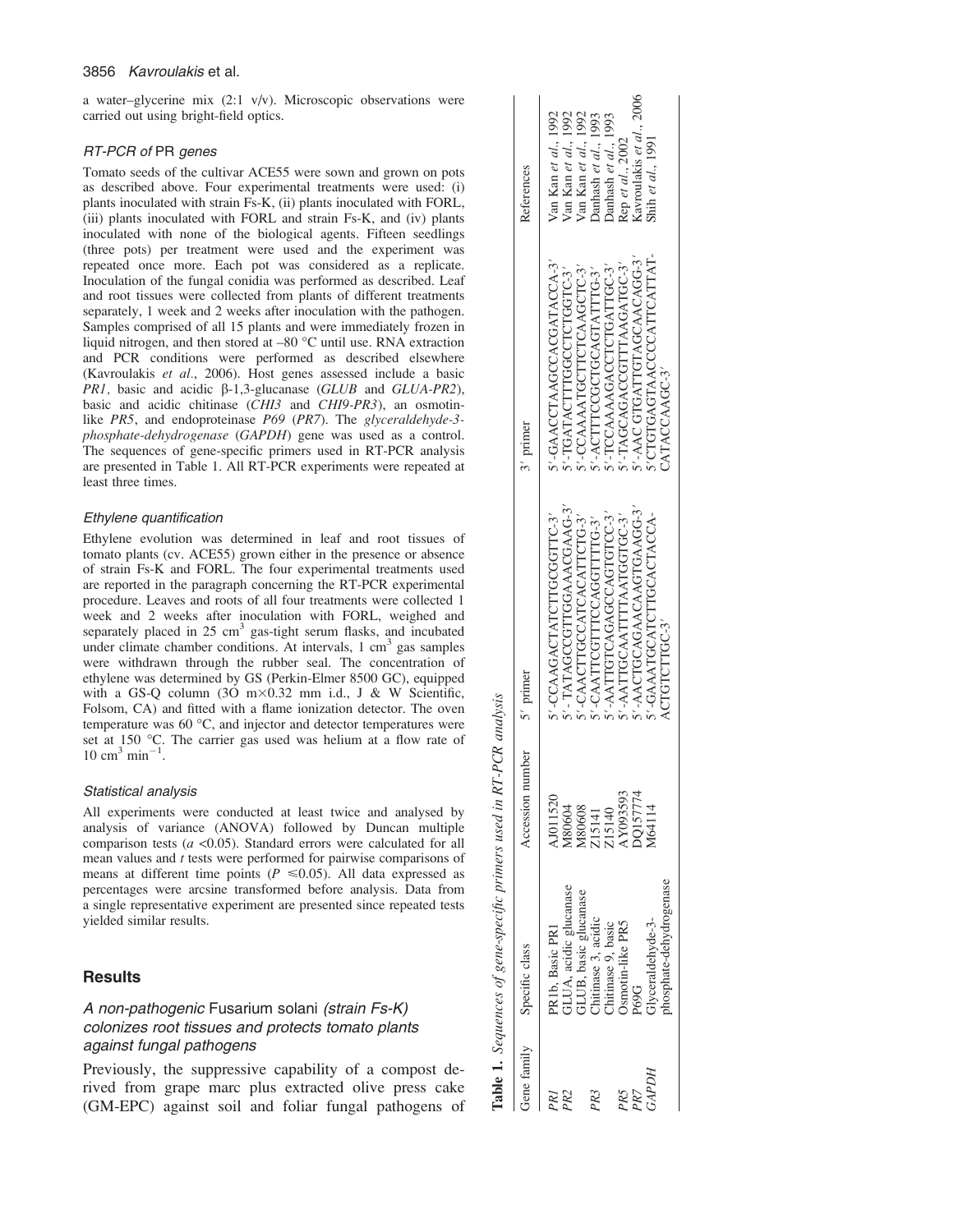tomato plants has been reported (Kavroulakis et al., 2005). In an attempt to determine biotic factors that may cause or contribute to the compost suppressiveness, a fungal strain (named Fs-K) was isolated using semiselective media. Based on 18S rRNA and ITS sequence analysis, the strain was identified as Fusarium solani and its taxonomic position was further verified by classical taxonomic characters (CABI-Bioscience).

Inoculation of tomato plants (cultivar ACE55) with fungal conidia resulted in colonization of the root tissues and endophytic growth of the isolated fungus. Figure 1 demonstrates that strain Fs-K is capable of penetrating the root and growing in the root cortex at 15 d postinoculation. The formation of round bodies was observed (Fig. 1A). Interestingly, the fungus proliferates even in the vascular system of the plants as shown by Chlorazol Black staining and light microscopy (Fig. 1B). Colonization, as determined by surface-sterilization of sectioned plant tissues and microscopic analysis, extends to the crown, but not to the stem and leaf tissues (data not shown).



Fig. 1. Light micrographs of tomato root tissue at 15 d post-inoculation with strain Fs-K using Chlorazol Black staining. (A) The fungus is capable of penetrating the root cells (arrowheads). The formation of round bodies was observed (arrows) and (B) colonization of the vascular bundle by strain Fs-K is detectable (arrowheads). Bars represent 50 µm.

#### Ethylene in biocontrol mediated by a fungal endophyte 3857

Tomato plants grown on peat amended with a conidial suspension of strain Fs-K were significantly more resistant to crown and root rot caused by  $F$ . *oxysporum* f. sp. radicis-lycopersici (FORL) when compared with tomato plants grown on peat alone. This phenomenon has been repeatedly observed over a period of three years and a typical graph depicting the disease process in plants inoculated or non-inoculated with strain Fs-K is shown in Fig. 2A. Different tomato lines were used for these experiments, all of which were colonized by the fungus and exhibited increased disease resistance, although the response pattern differed as regards the time-course and



Fig. 2. Disease incidence in tomato plants caused by inoculation with  $10<sup>5</sup>$ conidia cm<sup>-3</sup> of *Fusarium oxysporum* f.sp. *radicis-lycopersici* (FORL). (A) Disease progress curves in tomato plants (cultivar ACE) grown on peat in the absence (triangles) or presence (diamonds) of  $10^4$  conidia  $\text{cm}^{-3}$  of Fs-K. Disease incidence was assessed as percentage of dead plants (five pots, each containing five plants per treatment,  $n=5$ ). Mean values that were statistically different at each time point (*t* test  $P \le 0.01$ ) are indicated by an asterisk. Bars indicate standard errors of means. (B) Disease incidence caused by FORL in three different tomato cultivars in the absence (–) or presence (+) of strain Fs-K. Disease incidence at 30 d post-inoculation is depicted, assessed as above. Statistical comparisons within all cultivars were performed by Duncan tests ( $a$  <0.05). Indicator letters in common denote a lack of significant difference. Bars indicate standard errors of means.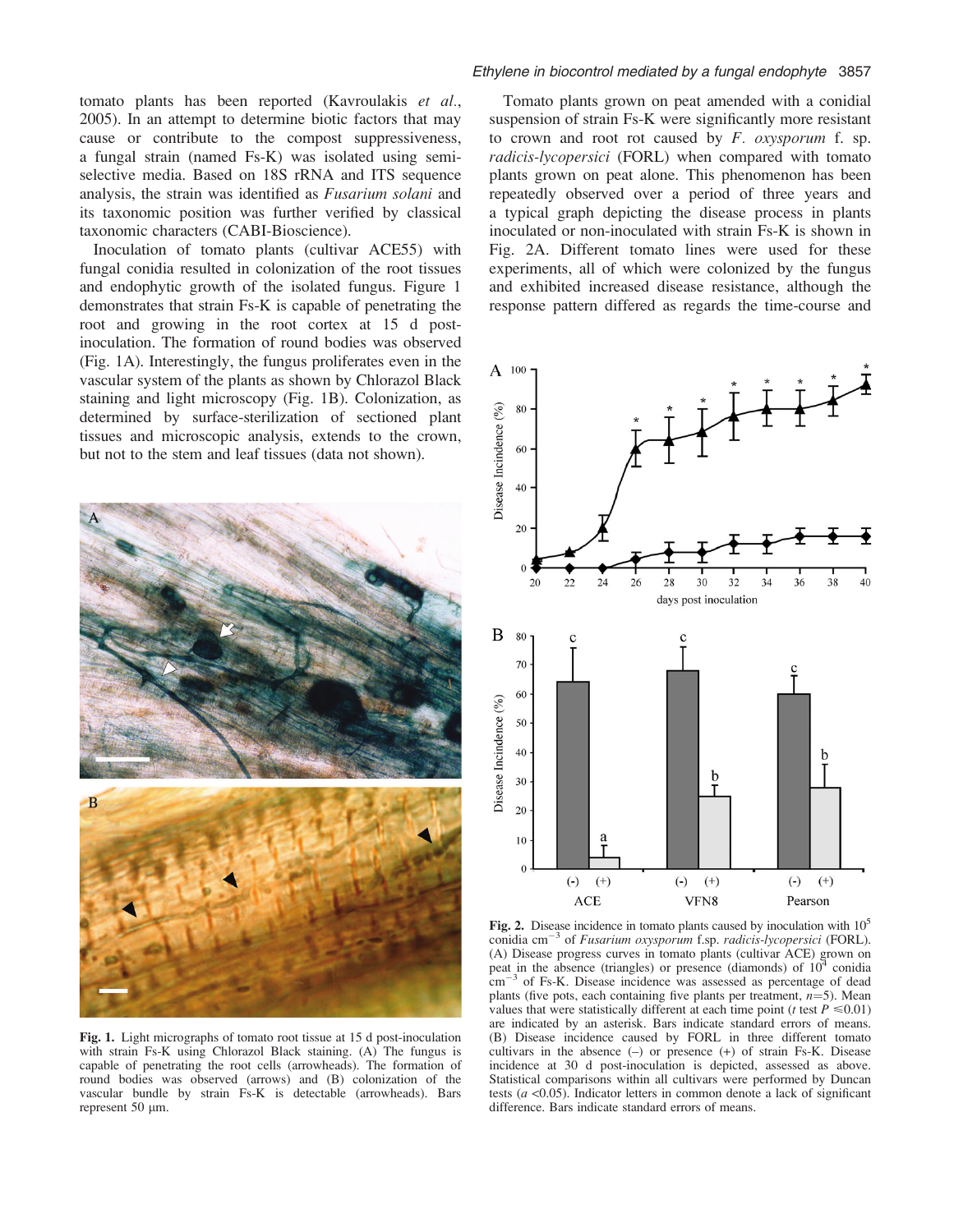### 3858 Kavroulakis et al.

the level of protection conferred by the endophyte (Fig. 2B). An apparent growth-promoting effect was not observed, although we have not specifically addressed this case. To investigate the effect of inoculum concentration on disease incidence caused by FORL, tomato plants were inoculated with strain Fs-K prior to or at the same time with FORL inoculation. Ratios of inoculum density needed for a 40–100% reduction in disease incidence are 1:1000 or 10:1 (endophyte:pathogen) for the inoculation with strain Fs-K prior to or at the same time with FORL inoculation, respectively (Table 2), indicating that strain Fs-K represents a very efficient antagonist for FORL.

# Strain Fs-K systemically protects tomato plants against foliar pathogens

Induction of systemic resistance by the fungal isolate Fs-K was examined in a different pathosystem using the foliar fungal pathogen Septoria lycopersici. Significantly fewer disease lesions were observed on the leaves when plants were grown in the presence of strain Fs-K (Fig. 3). The presence of the root pathogen was also expected to induce resistance to the foliar pathogen, through a SAR mechanism. Indeed, infection by FORL also resulted in a reduction in lesions caused by S. lycopersici but notably this effect was not as strong as the protection conferred by Fs-K (Fig. 3). The induction of systemic resistance due to the simultaneous presence of the antagonist Fusarium solani strain Fs-K and the pathogen was also investigated. In the latter case, no higher levels of protection were achieved and a similar extent of lesion development was observed as in the presence of strain Fs-K alone.

# Strain Fs-K down-regulates expression of PR genes in root tissue

The expression of certain pathogenesis-related (PR) genes (PR1, PR5, P69/PR7) was previously shown to be induced in the root tissues of tomato plants grown on the GM-EPC compost (Kavroulakis et al., 2006). To examine whether this phenomenon could be attributed to the presence of strain Fs-K in the root tissues, RT-PCR analysis of PR1, PR5, P69/PR7, PR2, PR3 transcripts was performed in the root and leaf tissues of plants following the inoculation with the fungus. The experimental set-up also included plants inoculated with the root pathogen FORL and with both fungal strains. No significant or consistent differences were observed in leaf tissues (data not shown). On the contrary, a reduction in the level of PR5 and P69/PR7 gene expression was observed in the root (Fig. 4). Interestingly, in tomato root tissues, the reduction in the transcript levels of PR5 and PR7 genes, mediated by Fs-K, was evident regardless of the presence or absence of the root pathogen FORL. Moreover, the same reduction was observed in the levels of PR1, whose expression was induced, as expected by the presence of the pathogen (Fig. 4). No difference was observed in the expression levels of genes encoding for chitinases or glucanases (basic or acidic expression levels of the basic forms are presented in Fig. 4).

# Role of ethylene and jasmonic acid in biocontrol activity of strain Fs-K

To examine the role of ethylene and jasmonate in induced plant resistance conferred by strain Fs-K, mutant plants defective in ethylene- and jasmonate-signalling pathways were used. Initially, the wild-type and mutant lines were inoculated with Fs-K alone to examine any effect on the plant growth but it was not possible to detect any difference in the presence or absence of Fs-K for all lines. Furthermore, Fs-K was recovered from surface-sterilized root sections of all tomato lines.

There is no report, at least to our knowledge, on the effect of either ethylene or jasmonate and their respective signalling pathways on the plant response to infection by the root pathogen used in this study, FORL. Thus,

Table 2. Effect of inoculum concentration of endophytic strain Fs-K on the control of disease incidence caused by F. oxysporum f.sp. radicis-lycopersici (FORL) to tomato plants

Inocula of both fungi were added as a water drench. Statistical comparisons between treatments were performed by Duncan's tests  $(a < 0.05)$ . Letters in common in parenthesis indicate a lack of significant difference (comparisons are valid within each row).

|                                                 | Endophyte: pathogen (conidia $cm^{-3}$ of peat)       |          |          |                 |                      |                      |                      |                 |  |
|-------------------------------------------------|-------------------------------------------------------|----------|----------|-----------------|----------------------|----------------------|----------------------|-----------------|--|
|                                                 | 0:0                                                   | $10^4:0$ | $0:10^5$ | $10^2:10^5$     | $10^3:10^5$          | $10^4:10^5$          | $10^5:10^5$          | $10^6:10^5$     |  |
|                                                 | Endophyte PRIOR to pathogen <sup><math>b</math></sup> |          |          |                 |                      |                      |                      |                 |  |
| $%$ Disease incidence <sup><math>a</math></sup> |                                                       | $\left($ | 88 (c)   | 52(b)<br>(40.9) | 40(b)<br>(54.5)      | $22.6$ (a)<br>(74.2) | 18.6 $(a)$<br>(78.8) |                 |  |
|                                                 | Endophyte WITH pathogen $c$                           |          |          |                 |                      |                      |                      |                 |  |
| $%$ Disease incidence <sup><math>a</math></sup> | $\overline{0}$                                        | $\Omega$ | 97.6(b)  | 97.6(b)<br>(0)  | $94.3$ (b)<br>(3.38) | 100(b)<br>(0)        | $95.3$ (b)<br>(2.35) | 62(a)<br>(36.4) |  |

<sup>a</sup> Disease incidence was assessed as percentage of dead plants ( $n=5$ ) 30 d post-inoculation with FORL. Numbers in parenthesis indicate % disease reduction compared to FORL inoculation alone.

<sup>b</sup> Strain Fs-K was applied 1 week after sowing, FORL was applied at the stage of first-true-leaf.  $\epsilon$  Strain Fs-K and FORL were applied 1 week after sowing.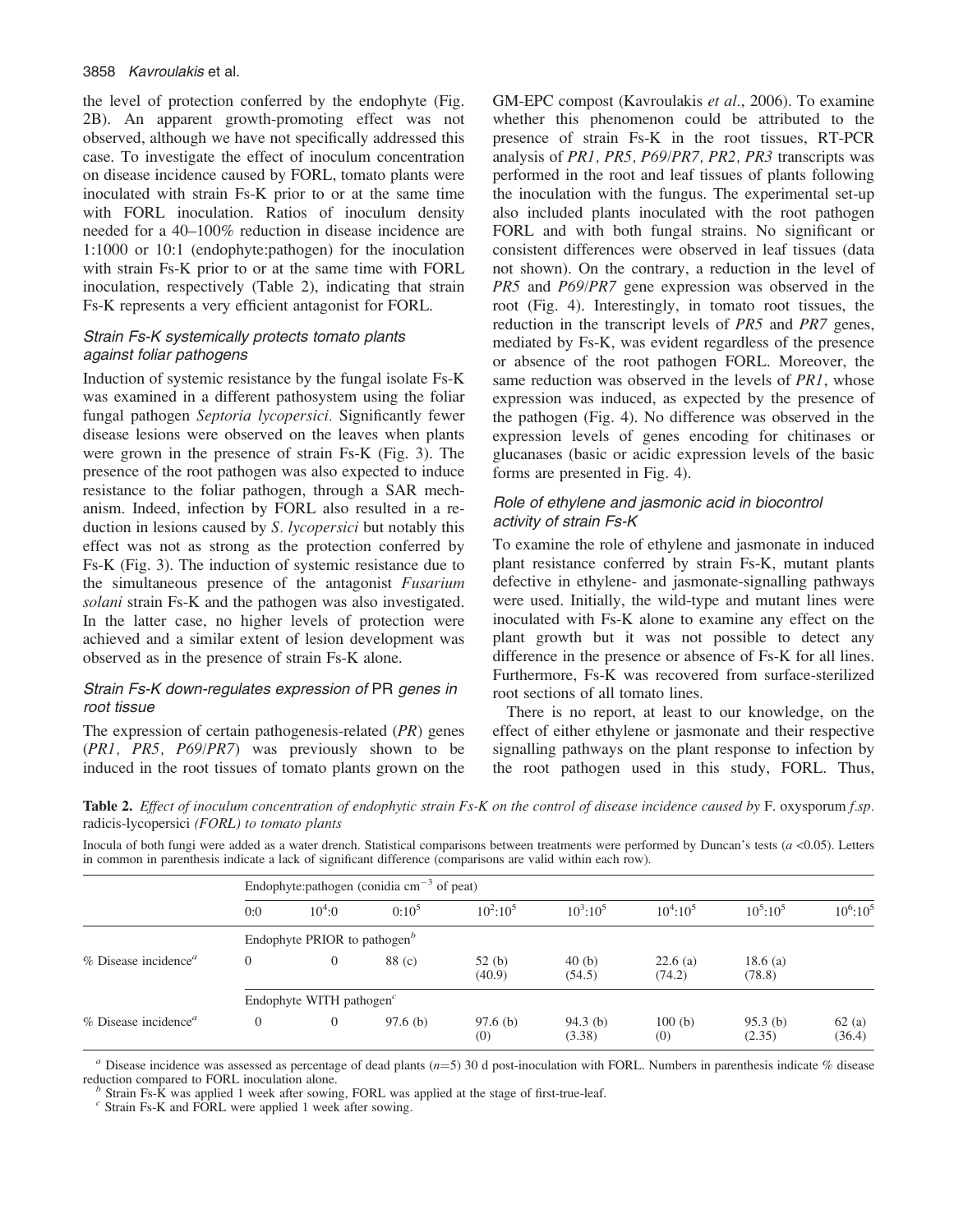

Fig. 3. Effect of strain Fs-K presence on the development of symptoms caused by Septoria lycopersici strain NEV on tomato plants grown for 1 month on peat (control) or peat amended with  $10^{5}$  conidia cm<sup>-3</sup> of FORL or  $10^4$  conidia cm<sup>-3</sup> of strain Fs-K or with conidia from both fungal strains. Number of lesions was counted per leaf 1 week after inoculation with  $10^6$  conidia cm<sup>-3</sup> of S. lycopersici spore suspension. Bars indicate standard deviations of means  $(n=12)$ . Statistical comparisons were performed by Duncan's tests  $(a < 0.05)$ . Letters in common indicate a lack of significant difference.

experiments with all plant genotypes were conducted that allowed us to conclude in parallel on the role of the two phytohormones when the plant is affected by the pathogen alone and when both the pathogen and the endophytic Fs-K are present (Fig. 5).

As regards the role of ethylene, two mutant lines, that is the ethylene-insensitive Never ripe (Nr) (Lanahan et al., 1994) and the epinastic (epi) genotype, demonstrated to be constitutively activated in a subset of ethylene responses (Barry et al., 2001), were used (Fig. 5A, B). It must be noted here that Nr plants are marginally less susceptible than the wild-type plants and occasionally exhibited increased resistance to FORL. Interestingly, ethylenedeficient mutant lines (Nr, epil) are not protected against the root pathogen (Fig. 5A, B). Therefore, a functional ethylene pathway seems to be a necessary component of the mechanism used by the endophyte to induce resistance.

The jasmonate-deficient mutant *defl* was tested for susceptibility to FORL by being compared to the wildtype progenitor cultivar Castlemart (CastM); as it was expected and since the *defenceless-1* (*def1*) mutant is deficient in the biosynthesis of jasmonic acid (Howe et al., 1996; Li et al., 2002), the JA-biosynthesis mutant  $\left(\frac{defI}{\right)$ proved to be highly susceptible to the pathogen. Nevertheless, the presence of Fs-K clearly protected the plants against the pathogen, inducing a 40–70% reduction in the disease incidence observed in the absence of the endophyte (Fig. 5C).

## **Discussion**

A Fusarium solani strain (Fs-K), capable of entering the host tissue and residing as an endophyte in tomato plants,



Fig. 4. Expression of PR genes as determined by RT-PCR analysis of plant samples in the presence or absence of strain Fs-K  $(10^4 \text{ condia})$  $\rm{cm^{-3}}$ ) with or without prior inoculation with *Fusarium oxysporum* f.sp. *radicis-lycopersici* (10<sup>5</sup> conidia cm<sup>-3</sup>). Host genes assessed include a basic PR1, an osmotin-like PR5, endoproteinase P69 (PR7), basic  $\beta$ -1,3-glucanase (*PR2*), and basic chitinase (*PR3*). The *GAPDH* gene was used as a control. Plants were grown on peat. Root tissues were collected from plants at 7 d and 15 d post-inoculation with the pathogen. Arrows indicate the reduced levels of transcripts observed in the presence of strain Fs-K. Repeated RT-PCR assessment of gene expression was performed. The experiment was conducted twice with similar results.

reducing, subsequently, root pathogen infection and disease development by FORL and inducing systemic protection against foliar pathogens, is reported here.

The strain's biocontrol ability against root pathogens was examined in further detail and it was demonstrated that different tomato genotypes were all protected against FORL. The discrepancies among tomato lines regarding the level of protection conferred by strain Fs-K against FORL cannot easily be attributed. Similarly, though, differences among tomato lines have been reported before, regarding either their resistance to FORL (Brayford, 1996) or their mechanism of resistance against *Botrytis cinerea* (Diaz et al., 2002). Furthermore, it has been shown in a previous study using a GUS transformed FORL isolate, that the plant genotype appears to affect the GUS activity measurements obtained for a given level of disease progression caused by FORL (Papadopoulou et al., 2005). Thus, most probably a number of genetic factors determine the resistance level of each plant genotype and, in a comparable manner, the level of protection conferred by biocontrol agents, like strain Fs-K.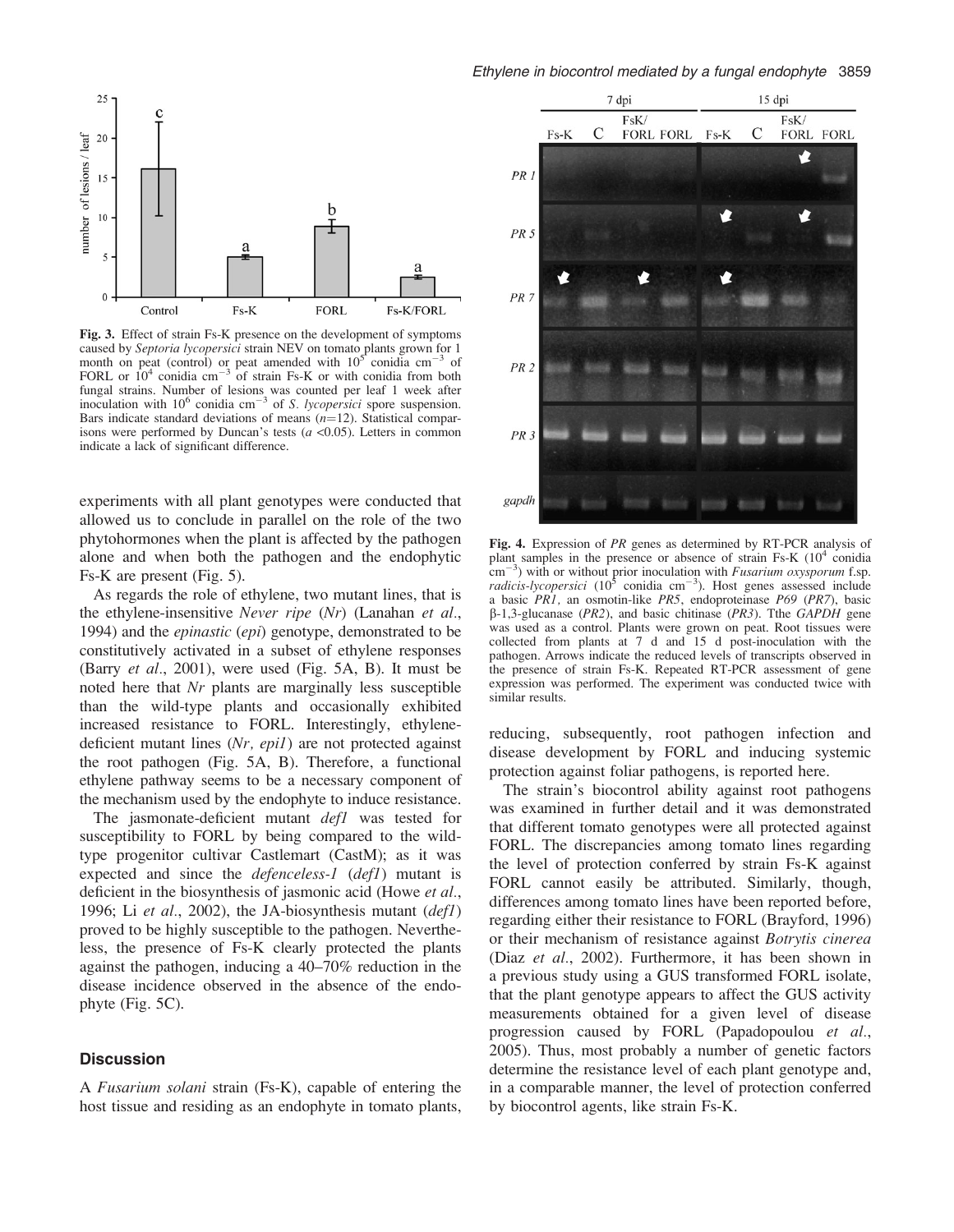

Fig. 5. Disease incidence caused by FORL in wild-type and mutant tomato plants in the presence  $(+)$  or absence  $(-)$  of strain Fs-K at 50–54 d post-inoculation with the pathogen. Inoculation was performed as described in Fig. 2. Disease incidence was assessed as percentage of dead plants (eight pots, each containing five plants per line,  $n=8$ ). Bars indicate standard deviations of means. Statistical comparisons were performed by Duncan's tests ( $a < 0.05$ ). Letters in common indicate a lack of significant difference. Plant genotypes tested: Pearson, Never ripe (Nr), VFN8, epinastic1 (epi1), Castlemart (CasM), defenceless  $(defl)$ .

A higher inoculum of strain Fs-K is needed to confer resistance against the root pathogen FORL when the endophyte is applied to the plant at the same time as the pathogen as compared to its application prior to pathogen inoculation. This indicates that strain Fs-K could represent a strain that outcompetes the pathogen by competition for niche colonization. Nevertheless, other mechanisms of action (e.g. an effect of Fs-K on the survival of the pathogen and on its spore germination efficacy due to the production of antifungal compounds), which have not been studied conclusively as yet, can not be excluded.

Many other fungal species have been reported to act as biocontrol agents against plant pathogenic fungi (Punja and Utkhede, 2003), amongst them F. solani strains (Larkin and Fravel, 1998) and the well-described nonpathogenic Fusarium oxysporum strain Fo47. The mode of action of the latter was attributed to colonization and competition for nutrients, although systemic induction accompanied by a SAR-like mechnanism and induction of PR1, chitinase, and PR2 has also been reported (Fuchs et al., 1997; Duijff et al., 1998). Other well-known biocontrol fungi are Trichoderma spp., initially studied for their mycoparasitic mode of action and the production of antifungal compounds (Harman et al., 2004; Djonovic et al., 2006). Lately, though, it is becoming evident that induction of systemic resistance is also involved in their antagonistic effect against bacterial pathogens in cucumber plants, by modulating the expression of genes implicated in the jasmonate/ethylene signalling defence pathways (Shoresh et al., 2005).

Most cases reporting induced resistance by biocontrol fungal strains refer to systemic resistance, where disease control occurs at a site distant from the location of the antagonist. It is difficult to examine the role of induced resistance to pathogens that cause root diseases because of the putative direct effects of the soil-borne biocontrol organism on the pathogen. Most such studies use the splitroot system in order to examine the inductive and systemic nature of protection. An alternative approach was used by using mutant plant lines, defective in the pathways of induced resistance mediated by ethylene and JA. By this approach, it was possible to examine the induced nature of resistance conferred by Fs-K to the soilborne pathogen under normal conditions, that is when the pathogen and the non-pathogen reside at their physiological niches. Our results show that, the protective ability of strain Fs-K prerequisites plant responses mediated by well-known ethylene signalling pathways. Thus, Never ripe mutant plants, unable to respond to ethylene, are not protected against root pathogens by the mechanism used by strain Fs-K to confer resistance in the plant. On the contrary, highly effective protective action is exerted by isolate Fs-K on the wild-type plants. The lack of ethylene perception does not appear to play a crucial role on the infection capability of the pathogen and on disease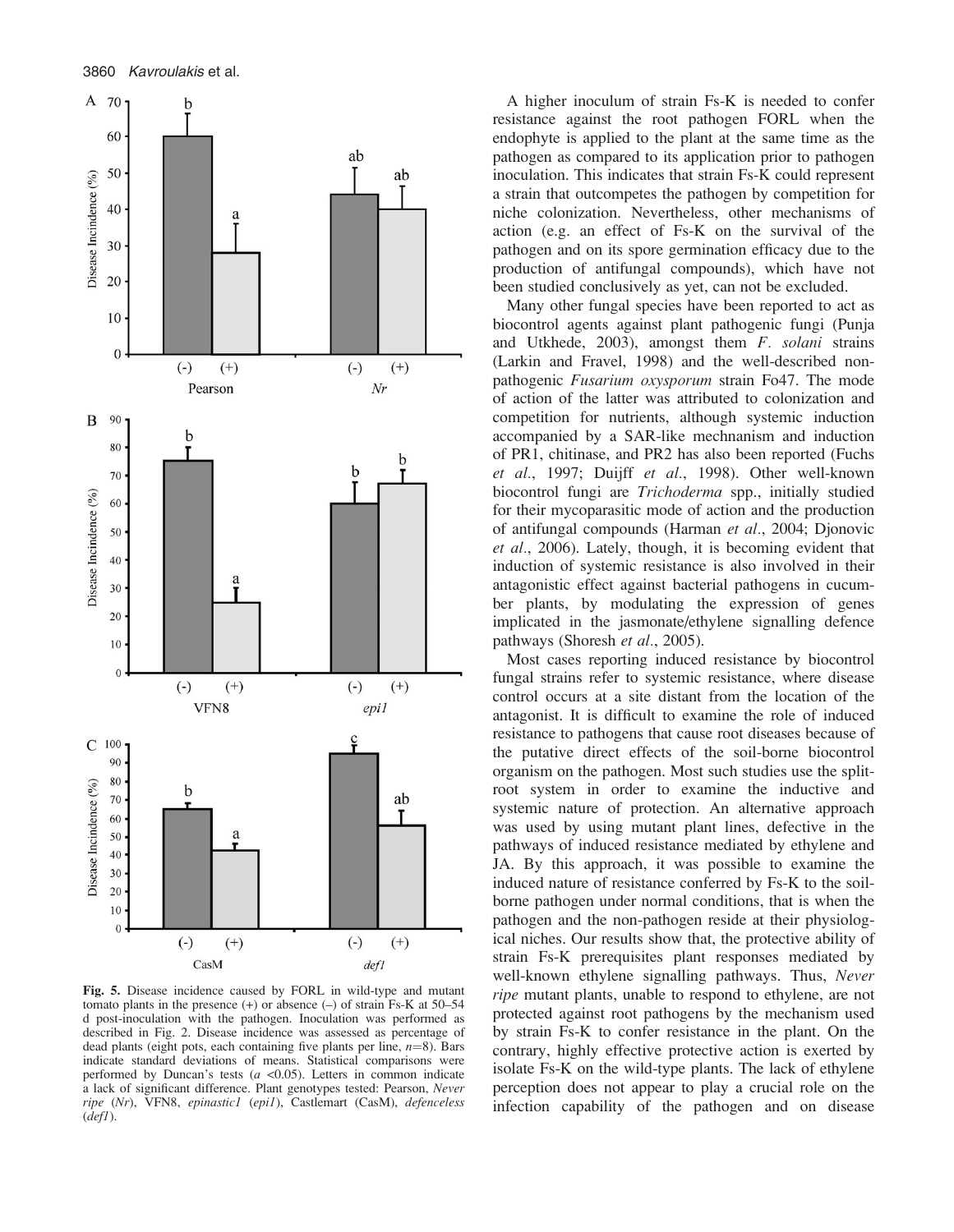development, since Nr plants are not significantly different in susceptibility to FORL than the wild-type plants. Similarly, *epi* mutants are also not less susceptible to FORL, contrary to reports on the susceptibility of foliar pathogens like Botrytis (Diaz et al., 2002). Furthermore, epi mutants are not protected by strain Fs-K. Taking into account that the two mutant lines are affected differentially in the ethylene signalling pathway, i.e.  $Nr$  is an ethylene receptor mutant (Wilkinson *et al.*, 1995) while epi is constitutively activated in a subset of ethylene responses and also displays elevated ethylene synthesis (Barry et al., 2001), either lack of ethylene perception or differences in the endogenous ethylene levels among the plant genotypes apparently intervene in the protective mechanism used by strain Fs-K. In any case, the results of the present study indicate that the ethylene signalling pathway has an effect on the endophyte Fs-K itself, either on its initial interaction with the plant or with the pathogen and the subsequent entrance and establishment in the root tissues or during the mounting of induction of plant resistance.

Root colonization by strain Fs-K does not induce elevated ethylene production and ethylene levels produced in the root and aerial parts of tomato plants were not significantly different to levels in tomato plants grown in the absence of the endophyte. When plants were also inoculated with the root pathogen FORL, no increase in ethylene level was detected (data not shown). In a similar manner, rhizobacteria-mediated induced resistance is not based on the local or systemic induction of changes in the biosynthesis of ethylene (Pieterse et al., 2000) although colonization of Arabidopsis roots by P. fluorescens primes the plant to produce higher levels of ethylene in the leaves upon pathogen infection (Hase *et al.*, 2003).

Interestingly, a functional JA biosynthesis pathway is not necessary for Fs-K-mediated resistance against FORL since *def1* mutant plants are protected. The dependence of the protective action on ethylene and its independence from JA seems to deviate from the generally recognized concerted action of JA and ET in activating both basal and induced disease resistance in plants. More specifically, JAdependent defence responses are essential for rhizobacteriamediated ISR and an enhancement of extant JA- and/or ET-dependent defence responses seems to be the basis of ISR (Pozo et al., 2004). The discrepancy could be attributed to the fact that both organisms in the present study are soil-borne and thus the induced resistance observed is not systemic.

On the other hand, wild-type tomato plants need JA to combat FORL and *defl* mutants are extremely susceptible to FORL. These results, demonstrating that JA-deficient mutant plants are compromised in resistance against a root rot pathogen, further reinforces previous work reported by Thaler et al. (2004), which showed that JA-mediated resistance in tomato is effective against a wide range of

### Ethylene in biocontrol mediated by a fungal endophyte 3861

pathogens. Remarkably, the level of protection conferred by Fs-K in the *defl* mutant plants is much higher than the protection exhibited in the wild-type plants. It could be hypothesized that JA also acts as a defence line against the endophyte, too. Therefore, in the absence of JA, a more efficient colonization by Fs-K leads to higher levels of protection and the reduced disease incidence observed.

Whether Fs-K root colonization *per se* triggers, as most probably expected, a host recognition system or, if strain Fs-K is able to manipulate the plant's defence system, is not yet clear. However, our results point out that the endophyte definitely has the ability to alter plant response and, in particular, SA-mediated responses. Thus, it is clearly evident that even baseline expression of certain PR genes, known to act as means of the plant's defence line (van Loon et al., 2006), are down-regulated by Fs-K. Attenuation of SA-dependent defence responses in host plants such as suppression of expression of PR genes has been reported for certain plant pathogens. For example, susceptibility of tomato to *PstDC3000* is associated with repression of PR genes in Arabidopsis (Kloek et al., 2001) and in tomato (Zhao  $et$  al., 2003). We have previously reported on an inducible by compost, root-specific orthologue of the PR7/P69 subtilase family in tomato roots and have shown its sporadic expression on cell 'islands' of the root cortex of plants grown on GM-EPC compost as compared to basal levels detected in all parenchyma cells of plants grown on peat (Kavroulakis et al., 2006). Our initial hypothesis that the colonization by the fungal endophyte may be responsible for this localized expression of the gene was not confirmed. On the contrary, a reduction on the gene's expression levels was detected. This was further verified in *in situ* studies, where, in the presence of strain Fs-K, the expression of P69G was below detection levels in almost all cells of the root parenchyma (data not shown). Recently, it has been reported that a different member of P69 (P69B) may be inhibited in the leaves of tomato by the extracellular protease inhibitor EPI1 from Phytophthora infestans as a mechanism of defence response suppression of this biotrophic pathogen, leading to colonization of the host apoplast (Tian et al., 2004). Therefore, it may be suggested that Fs-K achieves colonization by attenuating the defence reaction through the excretion of metabolites locally in the root tissues.

In most cases, fungal biocontrol agents have been reported to colonize root tissues internally, mainly the epidermal and cortical cell layers (Bolwerk et al., 2005; Deshmukh *et al.*, 2006). Extremes ranging from obligate biotrophy, exemplified by arbuscular mycorrhiza fungi, to the host cell death-inducing Piriformospora indica (Deshmukh et al., 2006) have been described. To our knowledge, though, the ingress in the vascular bundle is a characteristic of root pathogens and therefore, the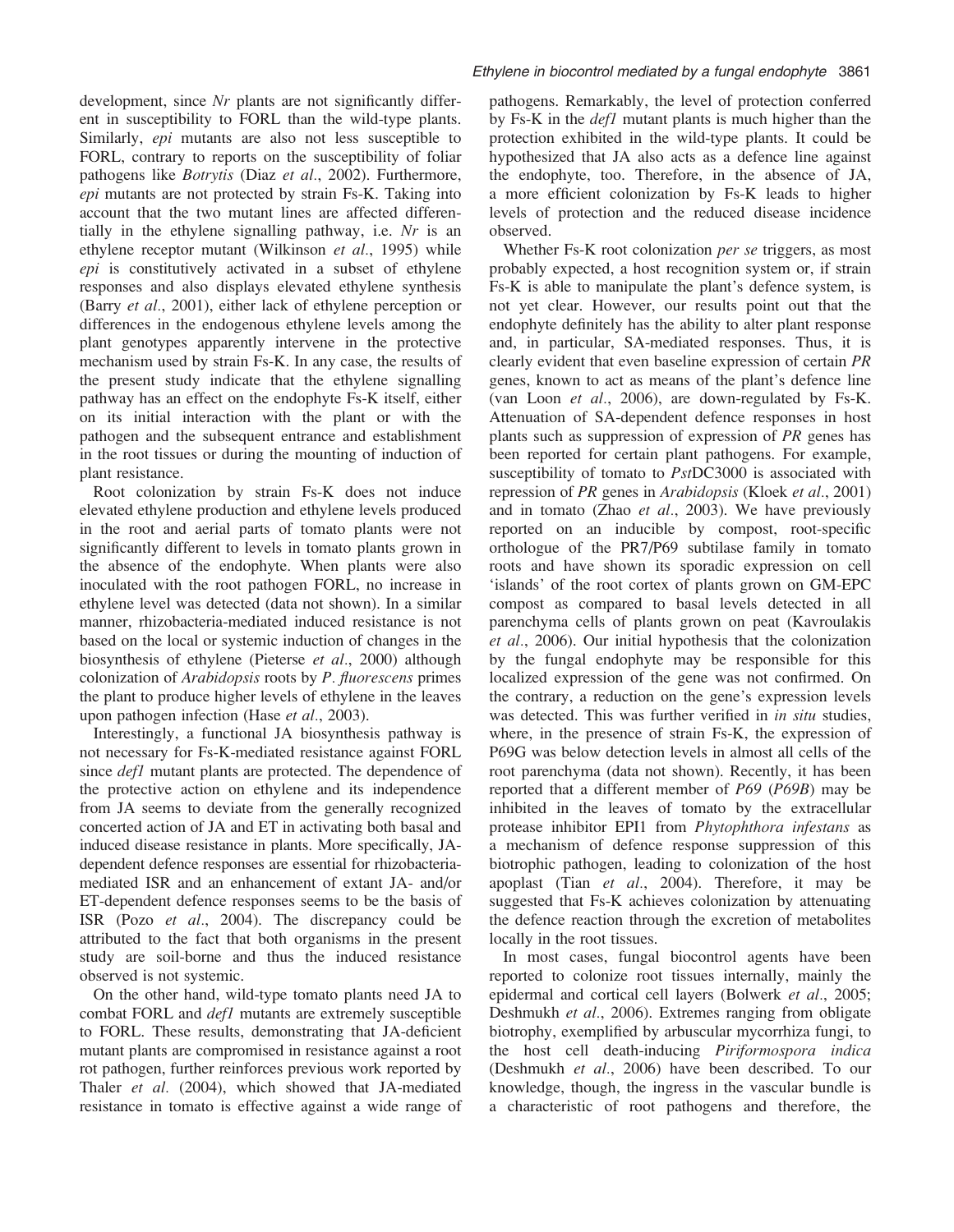capability of strain Fs-K to grow abundantly and without causing any disease symptoms to the plant, denotes a rather unique plant–microbe interaction. The pattern of colonization and mechanisms underlying this unusual symbiotic relationship will be pursued further.

## Acknowledgements

We are grateful to G Howe for kindly providing the *defl* mutant lines. Tomato lines Nr, epi, Pearson, and VFN8 were obtained from the Tomato Genetics Resource Centre. The authors are also grateful to Anne Osbourn for stimulating discussion and critical reading of the manuscript. We thank C Delis for help with figure preparation.This work was financed by the RECOVEG project (EU QLRT-2000-01458).

## **References**

- Ahn IP, Park K, Kim CH. 2002. Rhizobacteria-induced resistance perturbs viral disease progress and triggers defence-related gene expression. Molecular Cell 13, 302–308.
- Azcon-Aguilar C, Barea JM. 1997. Applying mycorrhiza biotechnology to horticulture: significance and potentials. Scientia Horticulturae 68, 1–24.
- Barry CS, Fox EA, Yen H, Lee S, Ying T, Grierson D, Giovannoni JJ. 2001. Analysis of the ethylene response in the epinastic mutant of tomato. Plant Physiology 127, 58–66.
- Benhamou N, Kloepper JW, Quadt-Hallman A, Tuzun S. 1996. Induction of defence-related ultrastructural modifications in pea root tissues inoculated with endophytic bacteria. Plant Physiology 112, 919–929.
- Bolwerk A, Lagopodi AL, Lugtenberg BJJ, Bloemberg GV. 2005. Visualization of interactions between a pathogenic and a beneficial Fusarium strain during biocontrol of tomato foot and root rot. Molecular Plant–Microbe Interactions 18, 710–721.
- Borneman J, Hartin RJ. 2000. PCR primers that amplify fungal rRNA genes from environmental samples. Applied and Environmental Microbiology 66, 4356–4360.
- Borowicz VA. 2001. Do arbuscular mycorrhizal fungi alter plant– pathogen relations? Ecology 82, 3057-3068.
- Brayford D. 1996. Fusarium oxysporum f.sp radicis-lycopersici. Mycopathologia 133, 61–63.
- Chandanie WA, Kubota M, Hyakumachi M. 2006. Interactions between plant growth promoting fungi and arbuscular mycorrhizal fungus Glomus mosseae and induction of systemic resistance to anthracnose disease in cucumber. Plant and Soil 286, 209–217.
- Cordier C, Pozo MJ, Barea JM, Gianinazzi S, Gianinazzi-Pearson V. 1998. Cell defense responses associated with localized and systemic resistance to Phytophthora parasitica induced in tomato by an arbuscular mycorrhizal fungus. Molecular Plant–Microbe Interactions 11, 1017–1028.
- Danhash N, Wagemakers CAM, van Kan JAL, de Wit PJGM. 1993. Molecular characterization of four chitinase cDNAs obtained from Cladosporium fulvum-infected tomato. Plant Molecular Biology 22, 1017–1029.
- De Meyer G, Audenaert K, Höfte M. 1999. Pseudomonas aeruginosa 7NSK2-induced systemic resistance in tobacco depends on in planta salicylic acid accumulation but is not associated with PR1a expression. European Journal of Plant Pathology 105, 513–517.
- Deshmukh S, Hückelhoven R, Schäfer P, Imani J, Sharma M, Weiss M, Waller F, Kogel K-H. 2006. The root endophytic

fungus *Piriformospora indica* requires host cell death for proliferation during mutualistic symbiosis with barley. Proceedings of the National Academy of Sciences, USA 103, 18450–18457.

- Diaz J, ten Have A, van Kan JAL. 2002. The role of ethylene and wound signaling in resistance of tomato to Botrytis cinerea. Plant Physiology 129, 1341–1351.
- Djonovic S, Pozo MJ, Dangott LJ, Howell CR, Kenerley CM. 2006. Sm1, a proteinaceous elicitor secreted by the biocontrol fungus Trichoderma virens induces plant defence responses and systemic resistance. Molecular Plant–Microbe Interactions 19, 838–853.
- Duijff BJ, Pouhair D, Olivain C, Alabouvette C, Lemanceau P. 1998. Implication of systemic induced resistance in the suppression of Fusarium wilt of tomato by Pseudomonas fluorescens WCS417r and by non-pathogenic Fusarium oxysporum Fo47. European Journal of Plant Pathology 104, 903–910.
- Durrant WE, Dong X. 2004. Systemic acquired resistance. Annual Review of Phytopathology 42, 185–209.
- Filion M, St-Arnaud M, Jabaji-Hare SH. 2003. Quantification of Fusarium solani f.sp phaseoli in mycorrhizal bean plants and surrounding mycorrhizosphere soil using real-time polymerase chain reaction and direct isolations on selective media. Phytopathology 93, 229–235.
- Fuch JC, Moenne Locco Y, Defago G. 1997. Non-pathogenic Fusarium oxysporum strain Fo47 induces resistance to Fusarium wilt in tomato. Plant Disease 81, 492-496.
- Geil RD, Guinel FC. 2002. Effects of elevated substrate-ethylene on colonization of leek (Allium porrum) by the arbuscular mycorrhizal fungus Glomus aggregatum. Canadian Journal of Botany 80, 114–119.
- Geraats BPJ, Bakker PAHM, Lawrence CB, Achuo EA, Höfte M, van Loon LC. 2003. Ethylene-insensitive tobacco shows differentially altered susceptibility to different pathogens. Phytopathology 93, 813-821.
- Gernns H, von Alten H, Poehling H-M. 2001. Arbuscular mycorrhiza increased the activity of a biotrophic leaf pathogen: is a compensation possible? Mycorrhiza 11, 237–243.
- Harman GE, Howell CR, Viterbo A, Chet I, Lorito M. 2004. Trichoderma species: opportunistic, avirulent plant symbionts. Nature Reviews Microbiology 2, 43–56.
- Hase S, Van Pelt JA, van Loon LC, Pieterse CMJ. 2003. Colonization of Arabidopsis roots by Pseudomonas fluorescens primes the plant to produce higher levels of ethylene upon pathogen infection. Physiological and Molecular Plant Pathology 62, 219–226.
- Hoitink HAJ, Boehm MJ. 1999. Biocontrol within the context of soil microbial communities: a substrate-dependent phenomenon. Annual Review of Phytopathology 37, 427-446.
- Howe GA, Lightner J, Browse J, Ryan CA. 1996. An octadecanoid pathway mutant (JL5) of tomato is compromised in signaling for defence against insect attack. The Plant Cell 8, 2067–2077.
- Iniguez AL, Dong YM, Carter HD, Ahmer BMM, Stone JM, Triplett EW. 2005. Regulation of enteric endophytic bacterial colonization by plant defences. Molecular Plant–Microbe Interactions 18, 169–178.
- Kavroulakis N, Ehaliotis C, Ntougias S, Zervakis GI, Papadopoulou KK. 2005. Local and systemic resistance against fungal pathogens of tomato plants elicited by a compost derived from agricultural residues. Physiological and Molecular Plant Pathology 66, 163-174.
- Kavroulakis N, Papadopoulou KK, Ntougias S, Zervakis GI, Ehaliotis C. 2006. Cytological and other aspects of pathogenesisrelated gene expression in tomato plants grown on a suppressive compost. Annals of Botany 98, 555–564.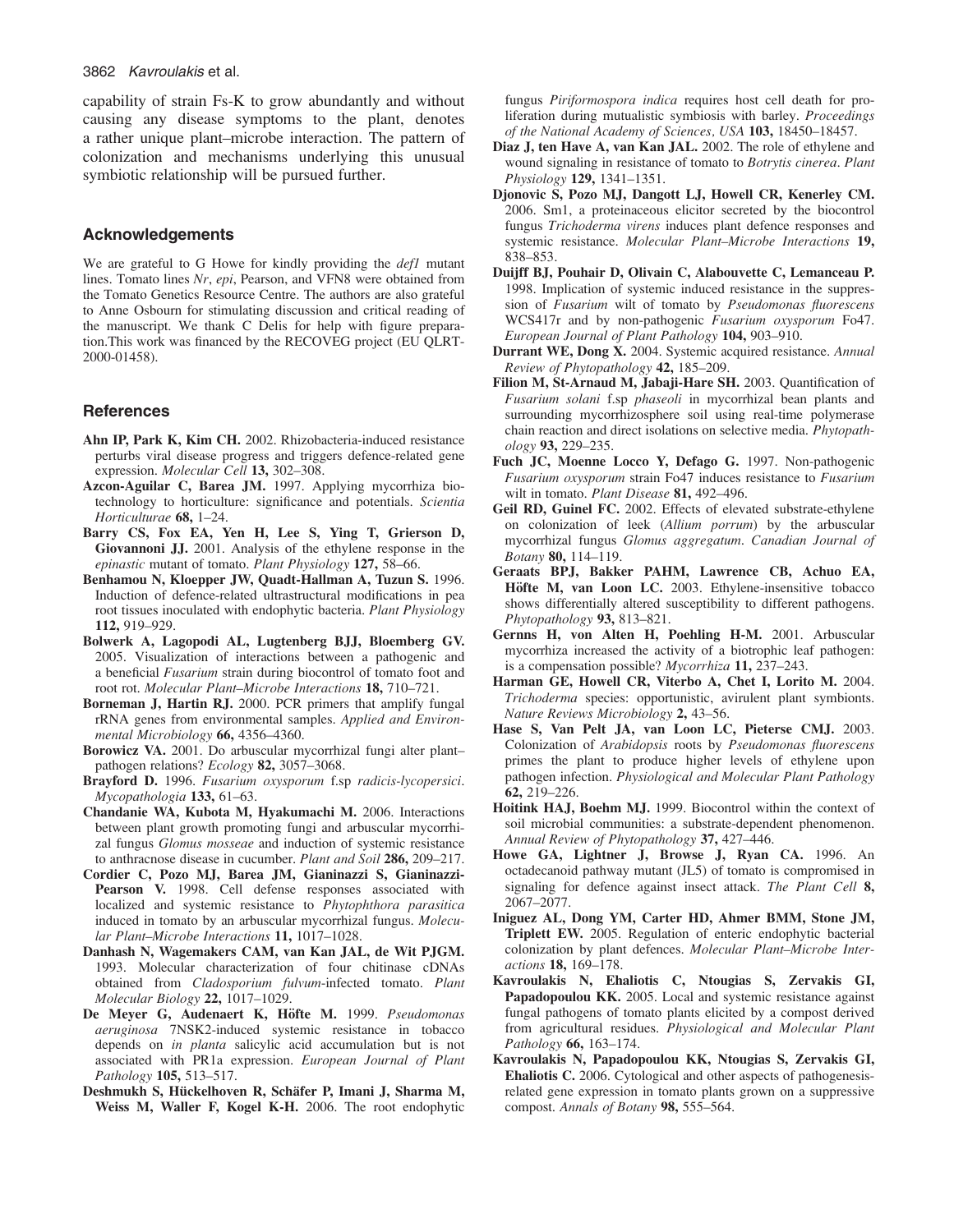- Kim MS, Kim YC, Cho BH. 2004. Gene expression analysis in cucumber leaves primed by root colonization with Pseudomonas chlororaphis O6 upon challenge-inoculation with Corynespora cassiicola. Plant Biology 6, 105-108.
- Kloek AP, Verbsky ML, Sharma SB, Schoelz JE, Vogel J, Klessig DF, Kunkel BN. 2001. Resistance to Pseudomonas syringae conferred by an Arabidopsis thaliana coronatineinsensitive (coi1) mutation occurs through two distinct mechanisms. The Plant Journal 26, 509-522.
- Knoester M, van Loon LC, van den Heuvel J, Hennig J, Bol JF, Linthorst HJM. 1998. Ethylene-insensitive tobacco lacks nonhost resistance against soil-borne fungi. Proceedings of the National Academy of Sciences, USA 95, 1933–1937.
- Koike N, Hyakumachi M, Kageyama K, Tsuyumu S, Doke N. 2001. Induction of systemic resistance in cucumber against several diseases by plant growth-promoting fungi: lignification and superoxide generation. European Journal of Plant Pathology 107, 523–533.
- Kunkel BN, Brooks DM. 2002. Cross talk between signaling pathways in pathogen defence. Current Opinion in Plant Biology 5, 325–331.
- Lanahan MB, Yen HC, Giovannoni JJ, Klee HJ. 1994. The never ripe mutation blocks ethylene perception in tomato. The Plant Cell 6, 521–530.
- Larkin RP, Fravel DR. 1998. Efficacy of various fungal and bacterial biocontrol organisms for control of Fusarium wilt of tomato. Plant Disease 82, 1022-1028.
- Lee SB, Taylor JW. 1990. Isolation of DNA from fungal mycelia and single spores. In: Innis MA, Gelfand DH, Sninsky JJ, White TJ, eds. PCR protocols. A guide to methods and applications. New York, USA: Academic Press Inc, 282–287.
- Leeman M, van Pelt JA, den Ouden FM, Heinsbroek M, Bakker PAHM, Schippers B. 1995. Induction of systemic resistance by Pseudomonas fluorescens in radish cultivars differing in susceptibility to *Fusarium*-wilt, using a novel bioassay. Physiological and Molecular Plant Pathology 101, 655-664.
- Li C, Williams MM Loh Y-T, Lee GI, Howe GA. 2002. Resistance of cultivated tomato to cell content-feeding herbivores is regulated by the octadecanoid-signaling pathway. Plant Physiology 130, 494–503.
- Liu JY, Maldonado-Mendoza I, Lopez-Meyer M, Cheung F, Town CD, Harrison MJ. 2007. Arbuscular mycorrhizal mycorrhizal symbiosis is accompanied by local and systemic alterations in gene expression and an increase in disease resistance in the shoots. The Plant Journal 50, 529-544.
- Martin-Hernandez AM, Dufresne M, Hugouvieux V, Melton R, Osbourn A. 2000. Effects of targeted replacement of the tomatinase gene on the interaction of Septoria lycopersici with tomato plants. Molecular Plant-Microbe Interactions 13, 1301–1311.
- Meera MS, Shivanna MB, Kageyama K, Hyakumachi M. 1994. Plant growth promoting fungi from zoysiagrass rhizosphere as potential inducers of systemic resistance in cucumbers. Phytopathology 84, 1399–1406.
- Miche´ L, Battistoni F, Gernmer S, Belghazi M, Reinhold-Hurek B. 2006. Upregulation of jasmonate-inducible defence proteins and differential colonization of roots of Oryza sativa cultivars with the endophyte Azoarcus sp. Molecular Plant– Microbe Interactions 19, 502-511.
- Ntougias S, Ehaliotis C, Zervakis GI, Katsaris P, Papadopoulou K. 2003. Monitoring the composting process of different agricultural wastes and evaluation of the effects of the final products on plants. In: Lekkas TD, ed. Proceedings of the 8th international conference on environmental science and

technology. University of the Aegean and GlobalNEST, Lemnos; 666–673.

- Papadopoulou KK, Kavroulakis N, Tourna M, Aggelou I. 2005. Use of  $\beta$ -glucoronidase activity to quantify the growth of Fusarium oxysporum f. sp. radicis-lycopersici during infection of tomato. Journal of Phytopathology 153, 325–332.
- Penmetsa RV, Cook DR. 1997. A legume ethylene-insensitive mutant hyperinfected by its rhizobial symbiont. Science 275, 527–530.
- Pieterse CMJ, van Pelt JA, Ton J, Parchmann S, Mueller MJ, Buchala AJ, Métraux J-P, van Loon LC. 2000. Rhizobacteriamediated induced systemic resistance (ISR) in Arabidopsis requires sensitivity to jasmonate and ethylene but is not accompanied by an increase in their production. Physiological and Molecular Plant Pathology 57, 123–134.
- Pieterse CMJ, Van Wees SCM, Ton J, Van Pelt JA, Van Loon LC. 2002. Signalling in rhizobacteria-induced systemic resistance in *Arabidopsis thaliana. Plant Biology* 4, 535–544.
- Pieterse CMJ, van Wees SCM, Hoffland E, van Pelt JA, van Loon LC. 1996. Systemic resistance in Arabidopsis induced by biocontrol bacteria is independent of salicylic acid accumulation and pathogenesis-related gene expression. The Plant Cell 8, 1225–1237.
- Pozo MJ, Cordier C, Dumas-Gaudot E, Gianinazzi S, Barea JM, Azcón-Aguilar C. 2002. Localized versus systemic effect of arbuscular mycorrhizal fungi on defence responses to Phytophthora infection in tomato plants. Journal of Experimental Botany 53, 525–534.
- Pozo MJ, Van Loon LC, Pieterse CMJ, 2004. Jasmonates: signals in plant–microbe interactions. Journal of Plant Growth Regulation 23, 211–222.
- Punja ZK, Utkhede RS. 2003. Using fungi and yeasts to manage vegetable crop diseases. Trends in Biotechnology 21, 400-407.
- Rep M, Dekker HC, Vossen JH, de Boer AD, Houterman PM, Speijer D, Back JW, de Koster CG, Cornelissen BJC. 2002. Mass spectrometric identification of isoforms of PR proteins in xylem sap of fungus-infected tomato. Plant Physiology 130, 904– 917.
- Shaul O, Galili S, Volpin H, Ginzberg I, Elad Y, Chet I, Kapulnik Y. 1999. Mycorrhiza-induced changes in disease severity and PR protein expression in tobacco leaves. Molecular Plant–Microbe Interactions 12, 1000–1007.
- Shih MC, Heinrich R, Goodman HM. 1991. Cloning and chromosomal mapping of nuclear genes encoding chloroplast and cytosolic glyceraldehyde-3-phosphate-dehydrogenase from Arabidopsis thaliana. Gene 104, 133-138.
- Shoresh M, Yedidia I, Chet I. 2005. Involvement of jasmonic acid/ethylene signaling pathway in the systemic resistance induced in cucumber by Trichoderma asperellum T203. Phytopathology 95, 76–84.
- Thaler JS, Owen B, Higgins VJ. 2004. The role of the jasmonate response in plant susceptibility to diverse pathogens with a range of lifestyles. Plant Physiology 135, 530–538.
- Tian M, Huitema E, da Cunha L, Torto-Alalibo T, Kamoun S. 2004. A Kazal-like extracellular serine protease inhibitor from Phytophthora infestans targets the tomato pathogenesisrelated protease P69B. Journal of Biological Chemistry 279, 26370–26377.
- Tjamos SE, Flemetakis E, Paplomatas EJ, Katinakis P. 2005. Induction of resistance to Verticillium dahliae in Arabidopsis thaliana by the biocontrol agent K-165 and pathogenesis-related proteins gene expression. Molecular Plant–Microbe Interactions 18, 555–561.
- van Kan JAL, Joosten MHAJ, Wagemakers CAM, van den Berg-Velthuis GCM, de Wit PJGM. 1992. Differential